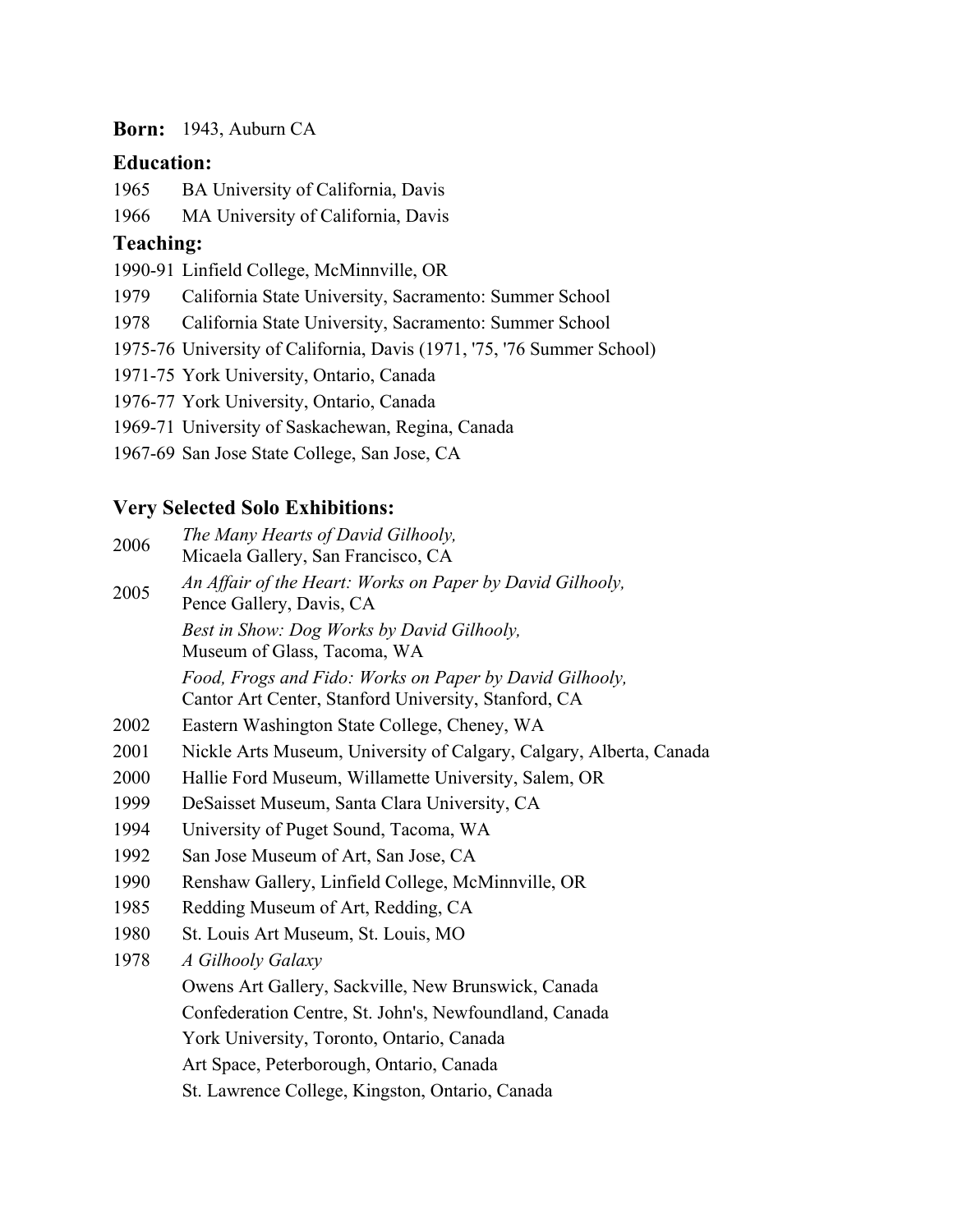|      | University of North Dakota, Grand Forks, ND                                                                                        |
|------|------------------------------------------------------------------------------------------------------------------------------------|
| 1977 | ARCO Center for the Visual Arts, Los Angeles, CA                                                                                   |
| 1976 | Matrix Gallery-Wadsworth Anteneum, Hartford, CT                                                                                    |
|      | Museum of Contemporary Art, Chicago, IL                                                                                            |
|      | Vancouver Art Gallery, Vancouver, British Columbia, Canada                                                                         |
| 1973 | Gifts from the Frog World                                                                                                          |
|      | York University, Toronto, Ontario, Canada                                                                                          |
|      | Robert McLaughlin Gallery, Oshawa, Ontario, Canada                                                                                 |
| 1971 | Anna Leonowens Art Gallery, Hallifax, Nova Scotia, Canada                                                                          |
| 1970 | Norman MacKenzie Art Gallery, University of Saskatchewan,<br>Saskatchewan, Regina, Canada                                          |
| 1968 | M.H. de Young Memorial Museum, San Francisco, CA                                                                                   |
| 1967 | San Francisco Museum of Art, San Francisco, CA                                                                                     |
| 1965 | Richmond Art Center, Richmond, CA                                                                                                  |
|      | <b>Very Selected Group Exhibitions:</b>                                                                                            |
| 2006 | Regina Clay: Worlds in the Making,<br>Kelowna Art Gallery, Kelowna, British Colombia, Canada                                       |
| 2005 | Fired at Davis: Figurative Ceramic Sculpture,<br>Cantor Center for Visual Arts, Stanford University, Stanford, CA                  |
|      | Regina Clay: Worlds in the Making (traveling for 2 years),                                                                         |
|      | London Museum, London, Ontario, Canada                                                                                             |
|      | Burlington Art Centre, Burlington, Ontario, Canada                                                                                 |
|      | MacKenzie Art Gallery, Regina, Saskatchewan, Canada                                                                                |
| 2000 | The Lighter Side of Bay Area Figuration,<br>San Jose Museum of Art, San Jose, CA                                                   |
| 1999 | Regina Clay Contemporaries, MacKenzie Art Gallery,<br>Regina, Saskatchewan, Canada                                                 |
| 1998 | Do It, Boise State University Visual Arts Center, Boise, ID                                                                        |
|      | The Art of Collaborative Printmaking, Nevada Museum of Art, Reno, NV                                                               |
|      | A Fire for Ceramics: Contemporary Art from the Daniel Jacobs and<br>Derek Mason Collection, Hand Workshop Art Center, Richmond, VA |
| 1997 | <i>Trashformations</i> , Whatcom Museum, Bellingham, WA (traveling)                                                                |
| 1994 | <i>Elvis and Marilyn: 2X Immortal, Institute of Contemporary Art,</i><br>Boston, MA (traveling for three years)                    |
| 1991 | <i>Keeper of the Kiln: 7 Contemporary Ceramic Artists, (traveling for three years)</i>                                             |
| 1986 | Art Ceramics: Then and Now, Phoenix Art Museum, Phoenix, AZ                                                                        |
| 1985 | Art in the San Francisco Bay Area: 1945-1980,<br>Oakland Museum of Art, Oakland, CA                                                |
| 1984 | Return of the Narrative, Palm Springs Desert Art Museum, Palm Springs, CA                                                          |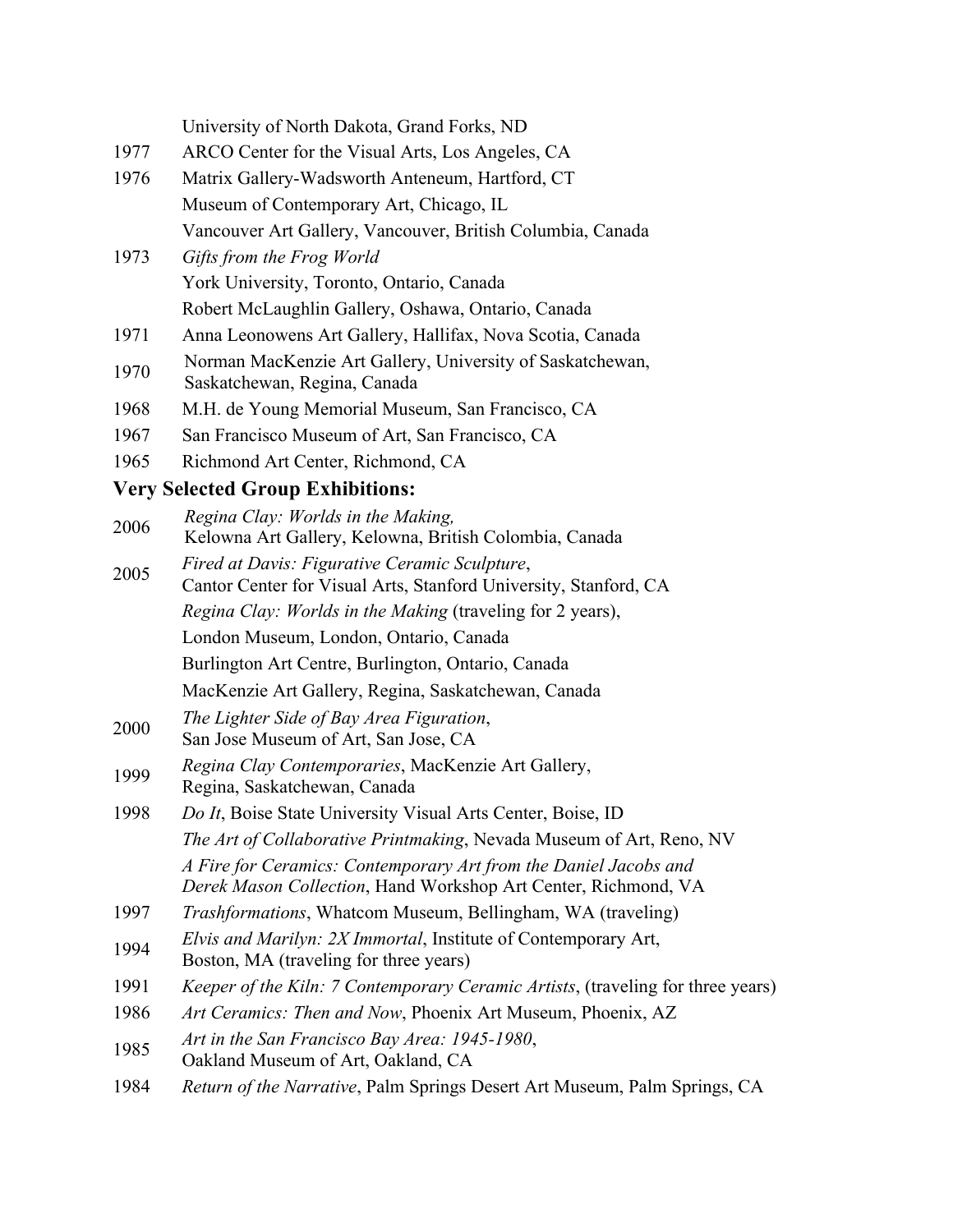- 1982 *West Coast Ceramics*, Crafts Council Gallery, London England
- 1981 *Ceramic Sculpture: Six Artists,* Whitney Museum of American Art, New York, NY San Francisco Museum of Modern Art, San Francisco, CA
- <sup>1978</sup> *A Century of Ceramics in the United States: 1878-1978*, Everson Museum of Art, Syracuse, NY *West Coast Ceramics*, Stedelijk Museum, Amsterdam, Netherlands
- 1977 *American Crafts*, Philadelphia Museum of Art, Philadelphia, PA
- <sup>1976</sup> *Painting and Sculpture: The Modern Era*, San Francisco Museum of Art, San Francisco, CA
- 1973 *Clay*, Whitney Museum of American Art, New York, NY
- 1971 *Joseph Monsen Collection*, San Francisco Museum of Art, San Francisco, CA
- 1969 *Whitney Sculpture Annual*, Whitney Museum of American Art, New York, NY
- 1967 *FUNK*, U.C. Berkeley Art Museum, Berkeley, CA Institute of Contemporary Art, Boston, MA

### **Selected Public Collections:**

Australia National Council, Canberra, Australia

National Gallery, Ottawa, Canada

Oakland Museum of Art, Oakland, CA

Palm Springs Desert Art Museum, Palm Springs, CA

Philadelphia Museum of Art, Philadelphia, PA

San Antonio Museum of Art, San Antonio, TX

San Francisco Museum of Modern Art, San Francisco, CA

San Jose Museum of Art, San Jose, CA

Stanford University, Palo Alto, CA

Stedelijk Museum, Amsterdam, Netherlands

University of Arizona Art Collections, Tempe, AZ

Vancouver Art Gallery, Vancouver, British Columbia, Canada

Whitney Museum of American Art, New York, NY

Fine Art Museum of San Francisco, San Francisco, CA

University of California, Santa Barbara, CA

Little Rock Art Center, Little Rock, AK

Jane Voorhees Zimmerli Art Museum, Rutgers University, New Brunswick, New Jersey

Louisiana State University, Baton Rouge, Louisiana

Norton Museum of Art, West Palm Beach, FL

# **Recent Publications:**

**Books:**